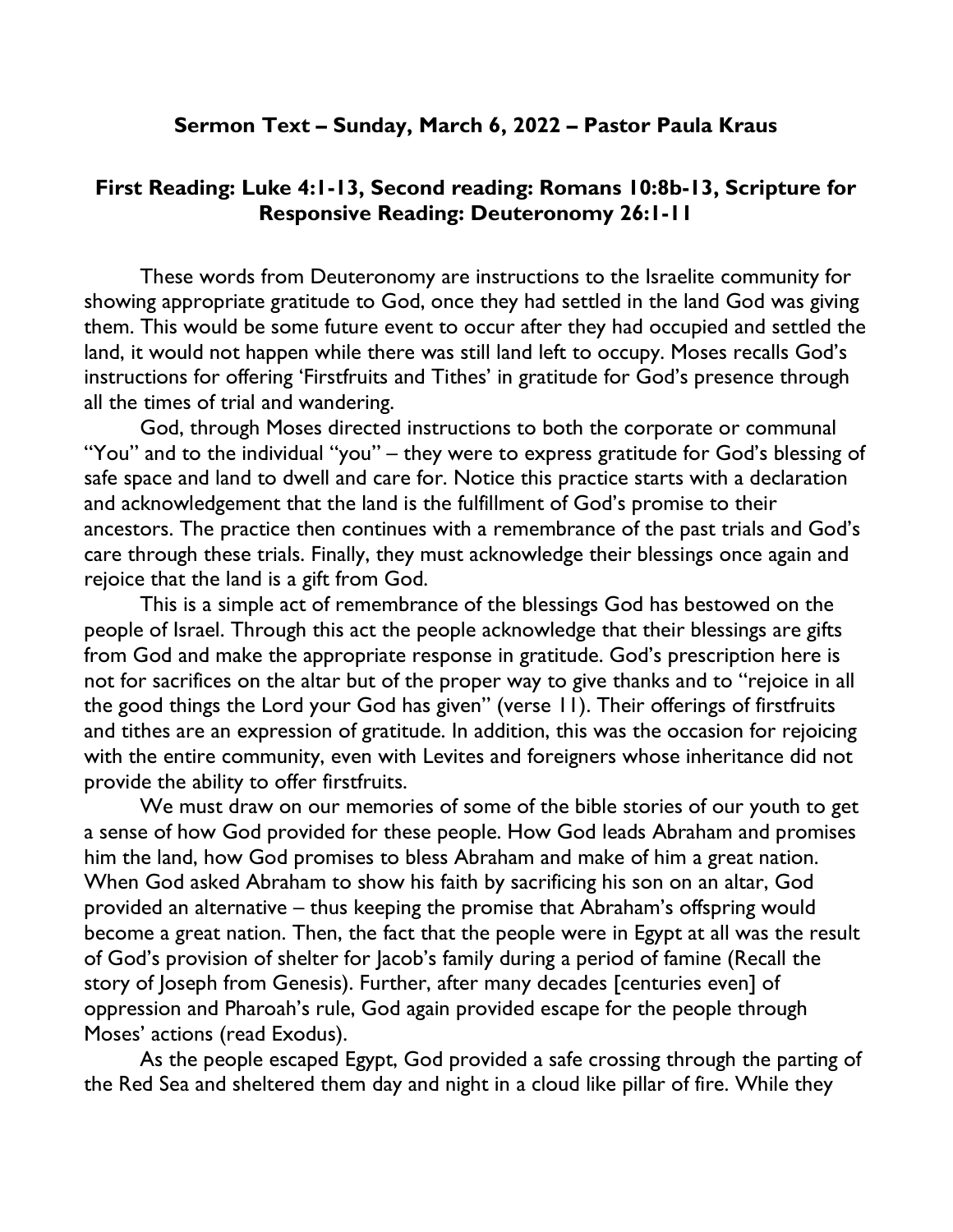wandered in the wilderness God provided bread [manna], meat [quail], and fresh water for the people. Additionally, God provides for the people instructions for living together as a community, laws that would help them become a peaceable nation, and instructions for proper worship. As noted in the scripture we read, God's way for expressing gratitude included "the Levites and the foreigners residing among you". This is not a celebration for the Israelites to feel special and singled out but a celebration that includes all even those who did not possess land. These were provisions for the entire community – a way to ensure all were able to rejoice. These things are a fulfillment of God's promises to humanity going all the way back to the Ark and Rainbow.

In our scripture from the Gospel of Luke this morning we read another well known story of Jesus' temptations in the wilderness. Jesus had been fasting for forty days before his adversary 'the devil' began the temptations. Jesus drew his strength from remembering the words of scripture and he recalled God's promises and provisions of care to counter his attacker. For Jesus, in the wilderness, God was a refuge and fortress.

So, what does any of that have to do with us today? That's a good question especially if you consider the promises God made to Abraham only relevant to the people of Israel. What do the promises mean to us and our lives today? We are centuries removed from the restrictions and regulations given to the people through the Torah and recorded in Deuteronomy. Besides, Jesus came and through God's actions on the cross established a new covenant. Should we no longer recall God's provisions of protection, mercy, grace, and forgiveness?

But I wonder, are we really supposed to forget everything God did for God's people before Jesus? Is it possible that as we recall God's deeds, in the same way this offering of firstfruits asked the Israelites to do, we find more grace and strength in the face of our trials? We don't have to be a "what have you done for me lately" people, but a people that can look at scripture and remember God was always present with God's people and is still present for us to call on for strength and shelter. Just as God blessed the nation of Israel by caring for the people who were wandering in the wilderness, God also blesses and cares for us through the body of Christ.

There you go, we are the body of Christ – the church. The purpose of the church is to do what Jesus did in the world and continue to fulfill God's promises. How do we do that? We know how – bring good news to the poor, welcome the stranger, visit the sick and elderly, feed the hungry, and the list gets longer. The church, as the body of Christ, is the avenue for God's blessings to continue in this world and for the community to feel God's presence. For any of these things to happen however, the church needs more than just people writing checks the church needs people acting.

We know this, yet; we are not active. This church lacks leaders. I can name on one hand the people who lead in this congregation. You yourselves know there is a shortage when you see the same faces every Sunday leading in worship and performing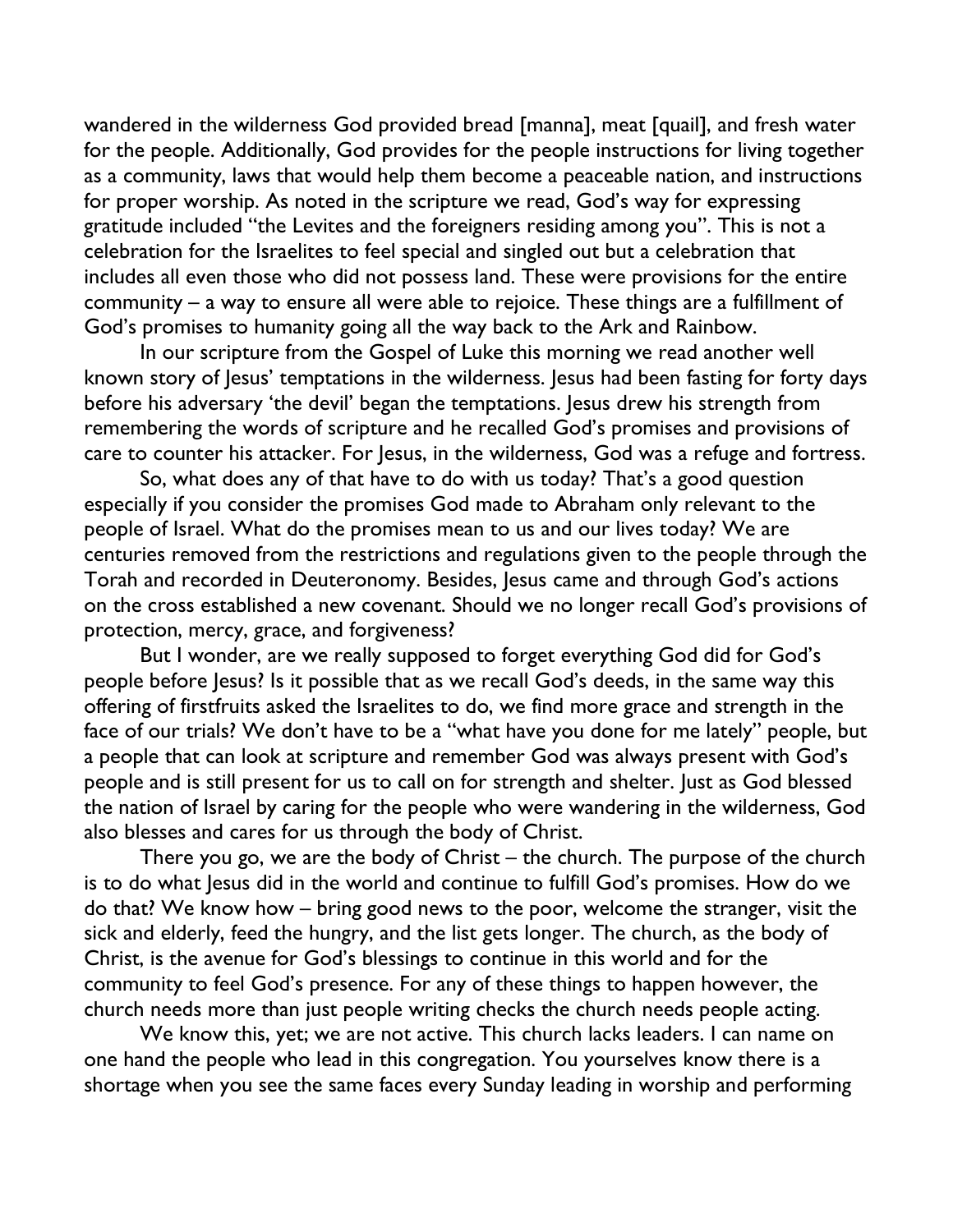the usual rituals that make our worship together meaningful. The mission statement of this church is "to honor God, share the love of the Christ, and change lives ministering grace and peace." We are not being the church we proclaim to be in our current state because we are not adequately sharing the love of Christ since we do not have enough people to help with the ministry of grace and peace.

I acknowledge that when things need doing around and for the church and this congregation, people volunteer – the same people consistently and that is wonderful. You are the people who can rejoice. What I want to talk about however is how we are being the body of Christ to this community – and to the others in our congregation who need tangible things. How are we being the body of Christ to the lonely or the sick? How are we being the body of Christ to each other in more tangible ways? How are we the hands and feet of Christ, meeting people and ministering to them where they are?

During these weeks of Lent leading up to our celebration of the Lord's resurrection, I want to explore just how we remember God's promise of presence and fulfill that promise to the community around us. It is true that in every congregation there are people set apart for the tasks of ministry and outreach, there are people set apart to take care of the church finances making sure that your contributions have the intended effect of keeping the building secure and the lights turned on, and there are people set apart to lead the worship services. These people enable the church to carry out God's provision of care for the community and for the congregation.

It just seems that in the season leading up to Lent this year we have had several reminders of what it means to be the body of Christ – how we are the hands, feet, eyes, ears, and heart of Christ to the world. And now, more than ever, the world needs Christ – the world needs to feel the love of Christ, the mercy, grace, and forgiveness offered at the cross. That happens through us, through the body of Christ. When we think of those people this message from Deuteronomy addressed, we can understand why it was important they set aside rituals for offering firstfruits in gratitude for God's presence. God guided and protected them through the wilderness. Those were some tough times with tough lessons, but God was with them through the wandering.

But in our world of the 21<sup>st</sup> century, we are the ones who not only need to feel God's presence but also, we are the ones revealing God's presence to our neighbors. There are people in this church and in our community who have been and are struggling. Wandering in a wilderness created by our culture, maybe by bad choices, or through circumstances beyond their control. We can be the body of Christ to these people, fulfilling our mission statement by ministering grace and peace.

The promise is that just as God's presence was with the people of Israel as they wandered in the wilderness, God will be with us in our wilderness journeys. God will strengthen and guide us as we attempt to minister to our neighbors and as we become